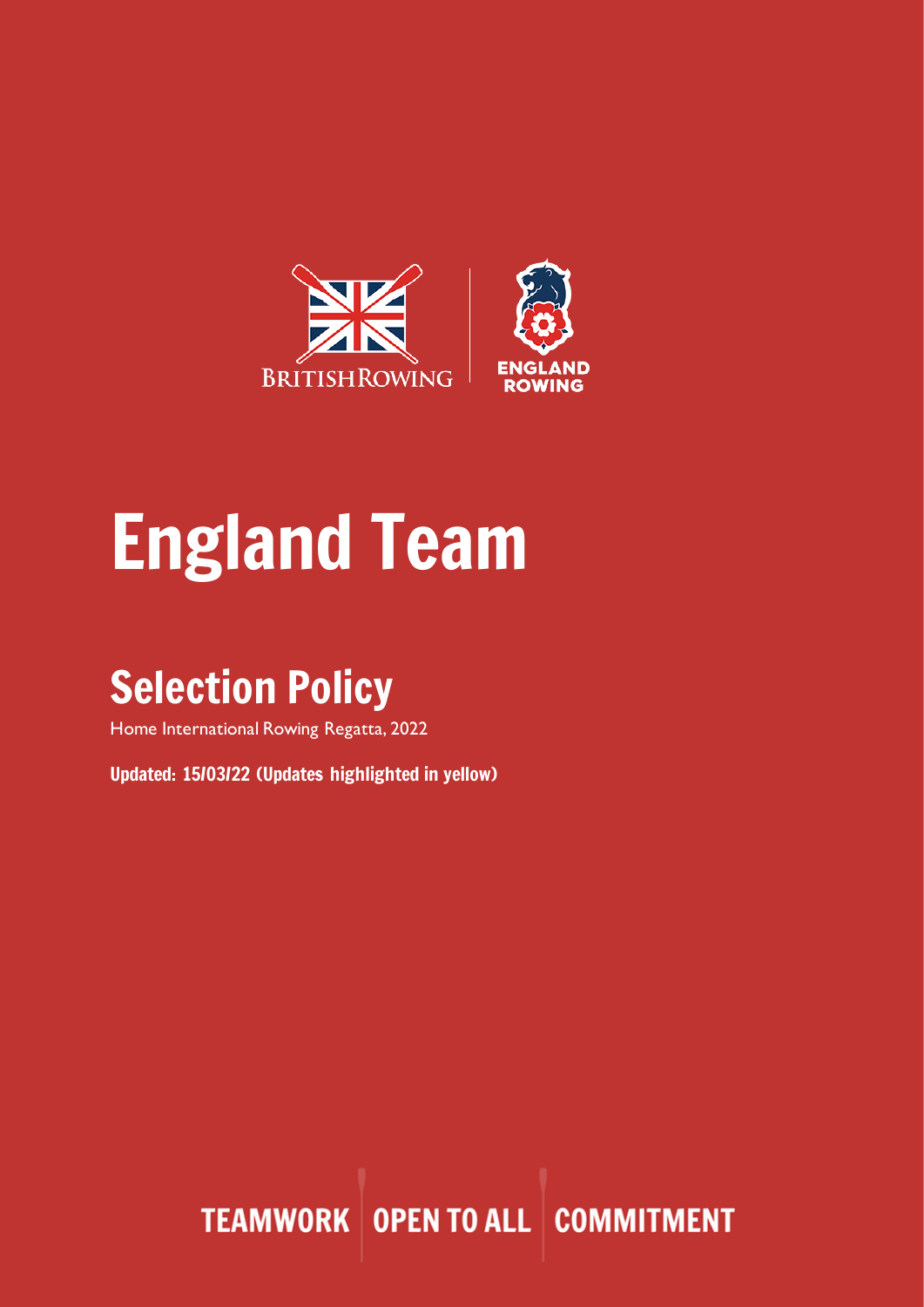

# Introduction

The Home International Rowing Regatta (HIRR) is a team event with points awarded according to finish position in each race. Each match has a winner; Junior Men, Junior Women, Senior Men and Senior Women, with an overall winner for the whole event.

The England Team is an opportunity for rowers to trial either in crews or small boats to earn the chance to represent England with their coach, fellow club members or just by themselves.

Representing England is a unique development opportunity for both rowers and coaches wishing to gain international experience. For some, it could be the first step to representing Great Britain.

The HIRR comprises events in the following boat classes:

| <b>Juniors:</b>   $1 \times (A)$ , $1 \times (B)$ , 2x, 4x, 2-, 4-, 4+ & 8+ |
|-----------------------------------------------------------------------------|
| <b>Seniors:</b>   Para 1x, LWT 1x, 1x, 2x, 4x, 2-, 4-, 4+ & 8+              |

The Regatta will take place on Saturday July 23<sup>rd</sup>, 2022, at London Docklands hosted by England.

Racing will be over 2000m in all boat classes with an additional race over 500m in the 4x and 8+.

## Eligibility for England Team Selection

No athlete may compete for England at the HIRR if he/she has rowed/sculled/coxed for another country in the HIRR the previous year.

Every competitor must be qualified by one of the following conditions:

- Having been born in England.
- Having a parent or grandparent born in England.
- Be a resident in England for 6 of the 12 months prior to the HIRR and be a member of a club in England during that time.
- If an athlete lives in one Home Country and competes for a club in another Home Country and has competed for that club for more than the previous 6 months, that athlete may compete for either Home Country.
- Additionally, para rowers will need to hold a valid British Rowing or World Rowing Sport class (PR not AR)

All athlete's and coach's participation is on the basis that they have confirmed that they have read, understood and agreed to abide by British Rowing's [Rules of Racing, Code of Conduct](https://www.britishrowing.org/about-us/policies-guidance/)  [and all other relevant Policies and Guidance.](https://www.britishrowing.org/about-us/policies-guidance/)

All rowers and coaches must have completed Clean Sport education since August 2021 prior to the HIRR. Please see Anti-Doping information below for opportunities to attend Clean Sport education.

As well as satisfying the eligibility criteria, all athletes for the England Team must be a member of British Rowing and hold a racing license and a registration number as the entry will be on BROE.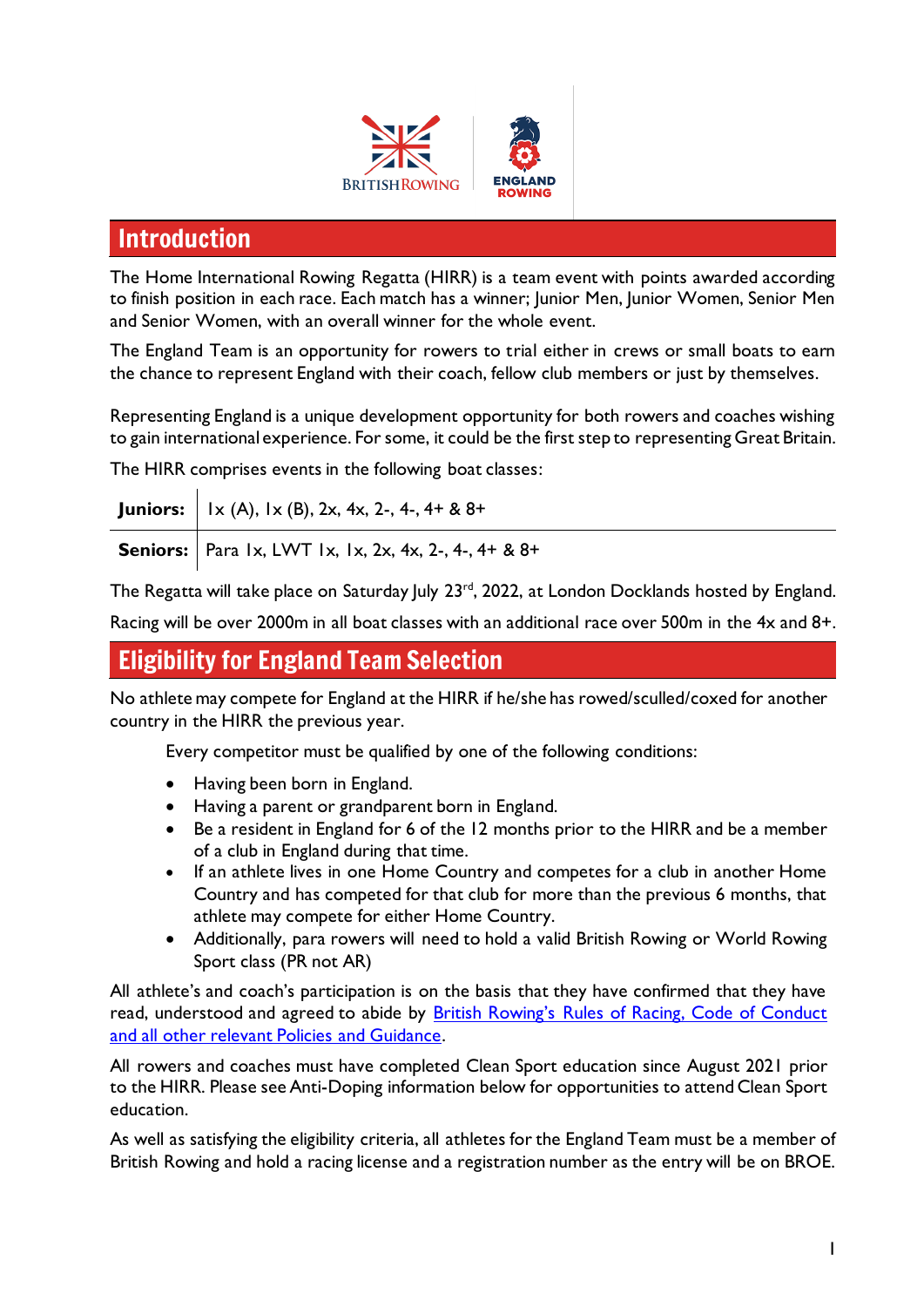



# England Team

The England Team will comprise 62 athletes broken down as follows:

| <b>Junior</b><br>Women | 4 Scullers, 10 Sweep Rowers, 1 Coxswain                                        |
|------------------------|--------------------------------------------------------------------------------|
| Junior Men             | 4 Scullers, 10 Sweep Rowers, 1 Coxswain                                        |
| Senior<br>Women        | I Para Sculler, I Lightweight Sculler, 3 Scullers, 10 Sweep Rowers, I Coxswain |
| Senior<br>Men          | I Para Sculler, I Lightweight Sculler, 3 Scullers, 10 Sweep Rowers, I Coxswain |

All athletes will race a minimum of 2 times with the majority racing 3 times.

**Note**: Selected boats and their coaches must attend a meeting after the trial with the Team Manager for the HIRR outlining important information and logistics for the event.

**Cost:** If selected the cost per athlete (including coxes) is £375 and cost per coach is £100. This includes transport from a midland's location to the HIRR, meals, accommodation and kit.

There is no cost for coaches attending with athletes, but all coaches will be required to complete a self-reflection process with either the England Team Manager, or England Team Coaches.

# Selection Trials

The 2021 England Team will be selected by a trial held at The Royal Albert Dock, London, E16 2QT, on Sunday 10<sup>th</sup> July or through U19 GBRT Crew Formation. See Junior & Senior Team sections below for how boats will be selected.

Weather permitting, the races will be held over 1500m. In the case of only one entry into the event the boat will be expected to complete a 1500m time trial. A competitive standard is required, therefore in the case of single entry the Junior or Senior World GMT % will be considered for that event and the final selection will be at the discretion of the selection panel.

In the event multiple boats' times are separated by less than I second of the fastest boat, those boats may be required to race off, side by side should circumstances allow. This decision will be at the sole discretion of the England Team Manager.

In the event the England Team Trials must be cancelled for any reason the selection panel will select a team based on regatta race history that season from entrants to the England Team Trials.

**Selectors**: The selection panel will comprise of 3 individuals, being the British Rowing Head of Performance Talent, the England Team Manager and the respective Lead Coach for Seniors, Juniors or Para as defined by the category of the event. This group will oversee selection of the full team and select by majority vote.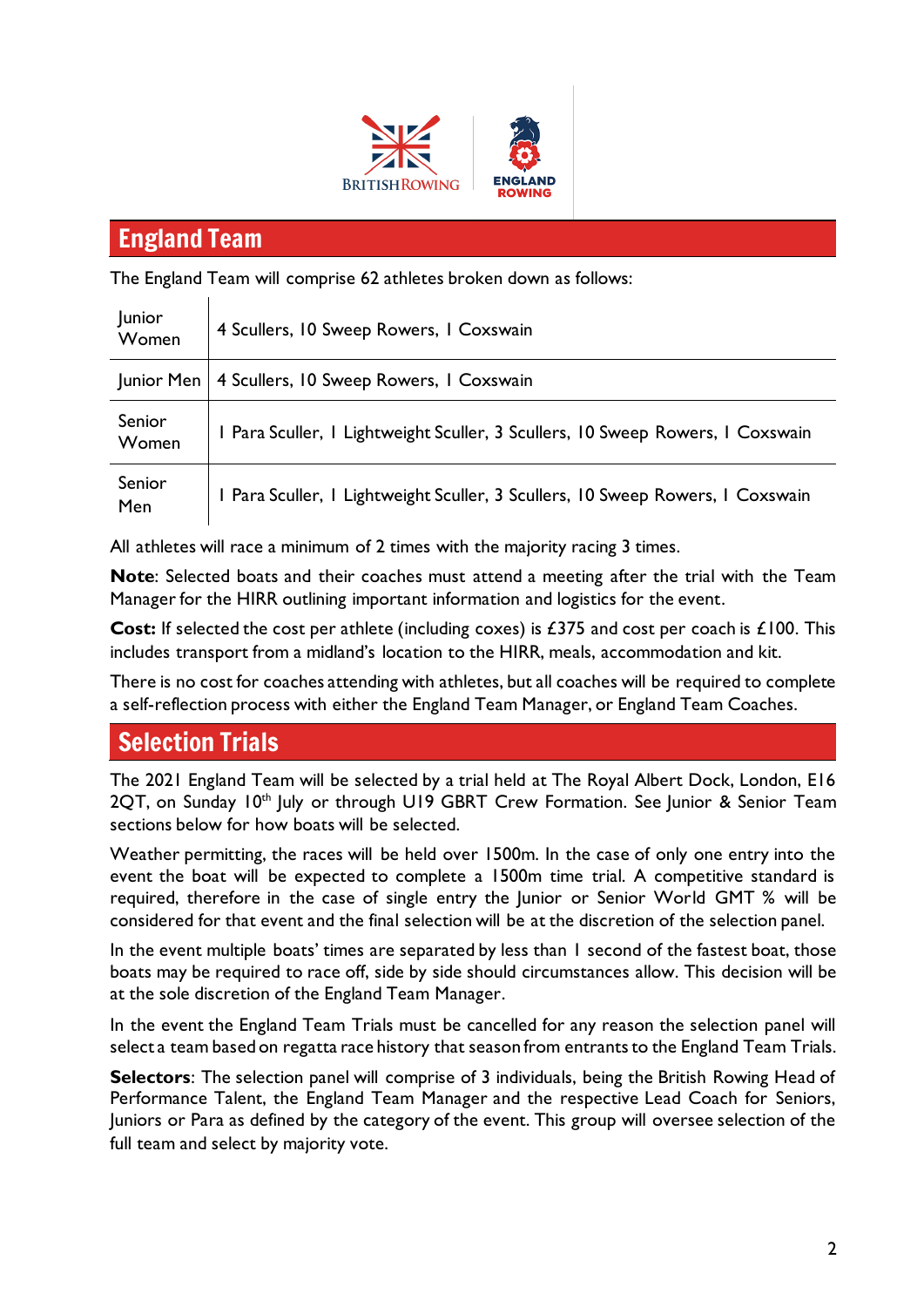



# Junior Team

| Coxes                       | Up to 2 Junior coxes may be selected for both JW and JM teams from the U19<br>GBRT Crew Formation Trials in line with the U19 GBRT Selection Strategy.                                                                                                                                                                                                                                  |
|-----------------------------|-----------------------------------------------------------------------------------------------------------------------------------------------------------------------------------------------------------------------------------------------------------------------------------------------------------------------------------------------------------------------------------------|
| $1x^*, 4+$                  | The 4+ and 1x boats will be selected after GBRT U19 Crew Formation from the<br>highest ranked rowers eligible to represent England. In the event of rowers not<br>being eligible from U19 GBRT Crew formation, rowers from the England trial<br>with high enough percentages will be selected.                                                                                          |
| $1x^*$ , 2x,<br>$2 - 0.4 -$ | These boat classes will be offered at the England Team trials. The fastest boat in<br>the time trial for each category will be selected.                                                                                                                                                                                                                                                |
|                             | To be selected a boat will be expected to achieve a similar gold medal time to<br>others selected boats. Where there is a boat with a higher % Gold Medal Time<br>in another event, the selectors may ask the boat with the higher % time to change<br>boat types. This may result in a race off between the two boats should<br>circumstances allow at the discretion of the selectors |
| 4x                          | The 4x will be made from the 4 scullers selected in $1 \times (A)$ , $1 \times (B)$ , and 2x. If this<br>is not possible for any reason a sweep rower will be asked to sit in the $4x$ at the<br>Team Manager and Lead Coach (Juniors) discretion.                                                                                                                                      |
| 8+                          | The 8+ for the 2000m and 500m races will be formed from the 10 sweep athletes<br>selected. Each rower will race in at least one of the two 8+ races. Selection for<br>each race will be at the discretion of the Lead Coach (Juniors) and Team Manager.                                                                                                                                 |

*\*Recent GB trials or 2000m results where both scullers have raced will be used to identify which sculler should race as the "A" boat in the regatta. Should there be no appropriate results available, a race off will be held between the two 1x selected from each trial at the England Team Training day (17 th July) with the fastest sculler racing as the "A" boat and the runner up the "B" boat.*

**Parental Consent/Good Conduct Form**: All parents will be required to read and complete the Parental Consent/Good Conduct Form. Athletes must also sign the form. This form will be issued once the boats are selected and must be submitted before departure to the HIRR.

Athletes who cannot provide the correct documentation cannot be considered for selection into the England Team for the HIRR.

Senior Team

Coxes Coxes who wish to be selected must attend the trial. The cox of the selected 4+ will be selected.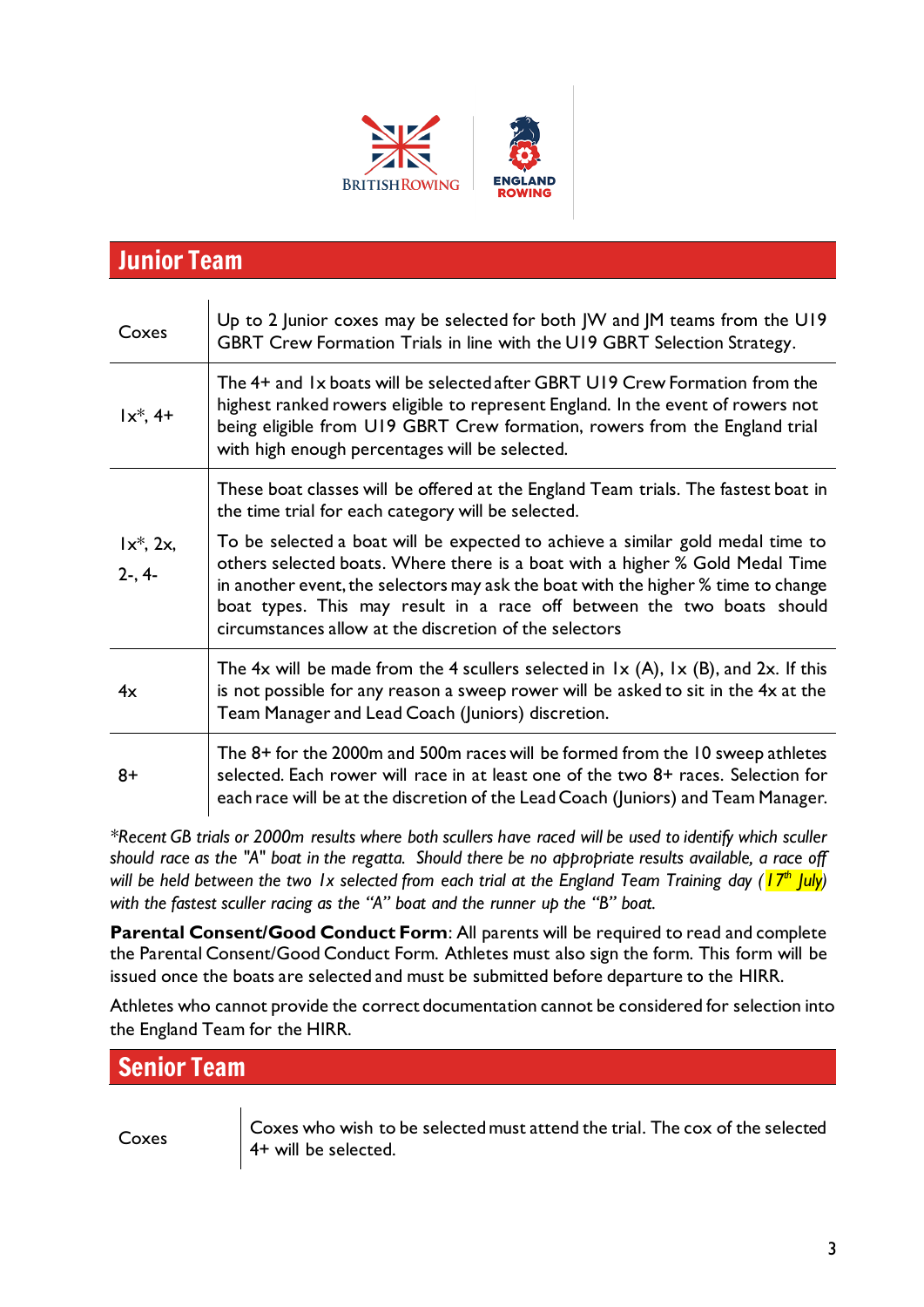

|                                                       | These boat classes will be offered at the England Team trials. The fastest boat<br>in the time trial for each category will be selected.                                                                                                                                                                                                                                                 |
|-------------------------------------------------------|------------------------------------------------------------------------------------------------------------------------------------------------------------------------------------------------------------------------------------------------------------------------------------------------------------------------------------------------------------------------------------------|
| $LWT$ $\vert x, \vert x, \vert x$<br>$2x, 2-, 4-, 4+$ | To be selected a boat will be expected to achieve a similar gold medal time<br>to others selected boats. Where there is a boat with a higher % Gold Medal<br>Time in another event, the selectors may ask the boat with the higher % time<br>to change boat types. This may result in a race off between the two boats<br>should circumstances allow at the discretion of the selectors. |
| 4x                                                    | The 4x will be made from the 4 scullers selected in LWT 1x, 1x, and 2x. If<br>this is not possible for any reason a sweep rower will be asked to sit in the<br>4x at the Team Manager and Lead Coach (Seniors) discretion.                                                                                                                                                               |
| $8+$                                                  | The 8+ for the 2000m and 500m races will be formed from the 10 sweep<br>athletes selected. Each rower will race in at least one of the two 8+ races.<br>Selection for each race will be at the discretion of the Lead Coach (Seniors)<br>and Team Manager.                                                                                                                               |
| PRI or PR2 1x                                         | As the PRI and PR2 boats are different speeds the fastest boat will be<br>calculated as being the highest % Gold Medal Time. Times are available from<br>the Team Manager.                                                                                                                                                                                                               |

# **Coaches**

#### **All coaches who accompany boats to the HIRR must:**

- Have a valid British Rowing Membership.
- Confirm in writing that they have read, understood, and agree to abide by British Rowing's Code of Conduct.
- Have attended Clean Sport training (see Anti-Doping Policy) and agree to abide by UK Anti-Doping rules as adopted by British Rowing.
- Provide evidence of their identity

#### **All junior coaches who accompany boats to the HIRR must have the following in addition to the points listed above:**

- A valid and clean Disclosure and Barring Service (DBS) check through British Rowing with an issue date within the two and a half years prior to the HIRR.
- Have completed an appropriate Safeguarding & Child Protection course recognised by British Rowing within the three years prior to the HIRR.

The England Team Manager will be in possession of the most up-to-date list of coaches who fulfil this criterion and the name of the coach on the entry form will be crosschecked with British Rowing's records. It is expected that any coach who is involved in coaching Juniors will already have an enhanced DBS check through British Rowing. **'Last minute' applications will not**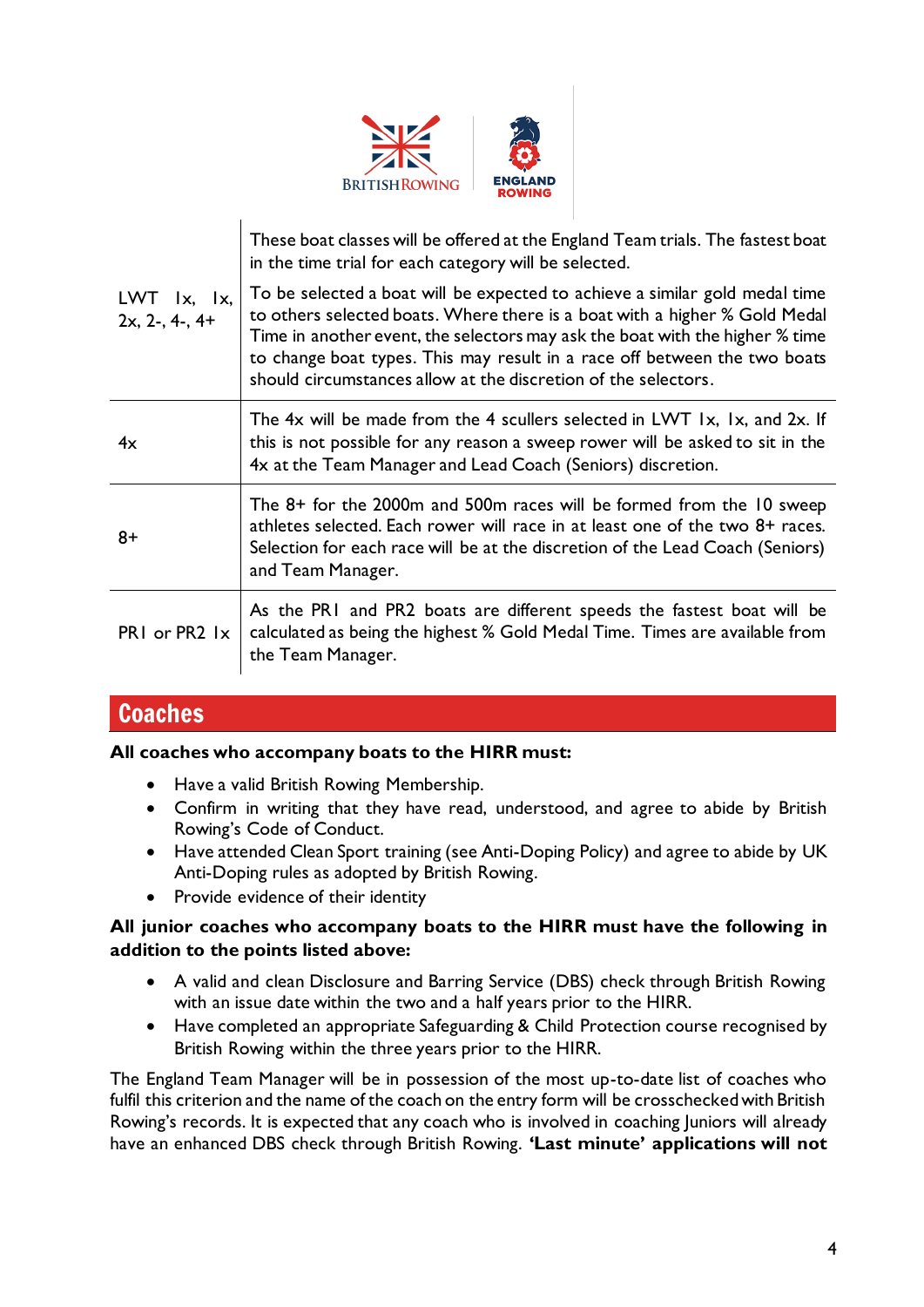

#### **be accepted, and any potential coach should ensure that they are in possession of the necessary clearance in good time.**

Further details can be obtained by contacting the Lead Safeguarding Officer at British Rowing at [lso@britishrowing.org.](mailto:lso@britishrowing.org)

# Entries

**Entries Open:** Monday 20<sup>th</sup> June 2022 through BROE for the England Team Trials.

Only athletes eligible to compete for England will be considered.

The entry fee will be £20.00 per seat (excluding coxes). All payments must be made through BROE prior to the closing date. Entries that have not made payment before the closing date will not be entered into the trials.

Rowers attending U19 GBRT Crew Formation are required to register their interest in England Team selection by completing this [registration form.](https://docs.google.com/forms/d/e/1FAIpQLSdiZ-A0H1cwt5QIGKRlH3x5UTh29C_KlcVfgYv0JlWPdpTDpA/viewform?usp=sf_link)

**Closing date for entries and registrations**: 12:00 (noon) – Monday 4th July 2022.

**Please ensure you complete the entry form in full i.e., contact details must be of the coach or athlete/s intending on attending the event.**

# HIRR Rules of Racing

The HIRR will be run under World Rowing rules, except for any variations specifically referred to in this document.

**Coxswains and Lightweights**: The current World Rowing rules apply.

**Weighing-in**: All coxes and lightweights must weigh-in no less than 1hr and no more than 2hrs before the start of their first event.

**Juniors**: A Junior oarsman/oarswoman/coxswain is one who has not attained the age of 19 years prior to the 1<sup>st</sup> of September of the calendar year of the year of competition'.

**Note**: Coaches are advised to check in advance the heel restraints and other safety features on their boats, as failure to be fully compliant with the British Rowing Row Safe guidance will result in the boat not being allowed to race.

# Appeals

Registered senior athletes, or the parent/guardian of registered junior athletes, are entitled to appeal against the decision of the selectors. The nature of the selection process means that selections to the team can often be made close to the regatta. As such the outcome of an appeal can have a significant impact not just on athletes directly involved in an appeal but on the preparation of other members of the team. The Appeals process is therefore designed to operate quickly and minimise impact to athlete preparation. Athletes should carefully consider if an appeal is justified, before making one.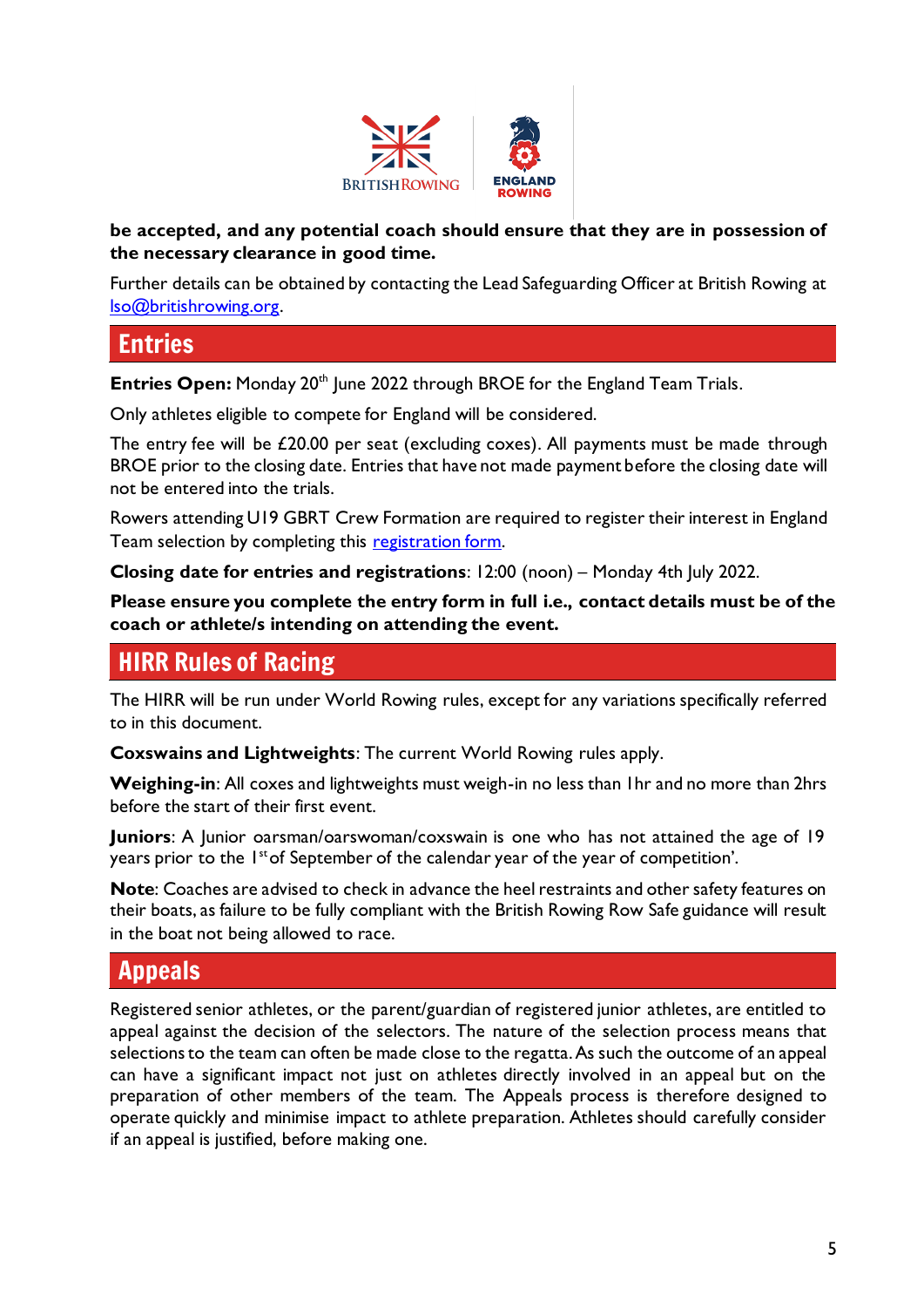

The appeal process can only be used to determine:

- Whether the correct procedures have been followed in the implementation of the Selection Policy.
- Whether the selectors have acted reasonably, fairly and without bias in making a decision.
- Whether a selection decision was reached based on an error of fact.

The right to appeal a selection decision is provided on these grounds only and must not be seen as an opportunity to dispute the opinion of the Selectors, who will be regarded by the Appeals Panel as experts.

#### **Making an Appeal**

The appeal must be raised within 36 hours of a "Selection Decision". A Selection Decision is defined as:

- Either the publication of the names of members of the Provisional Team
- Or formal written communication between the Team Manager and the athlete that it is the intention of the selectors to no longer consider the athlete for selection.

An appeal should be initiated by emailing Susan Lightman, Deputy Director of Legal and Governance at [susan.lightman@britishrowing.org](mailto:susan.lightman@britishrowing.org) (Subject: ENG Appeal) setting out full details of the basis upon which the athlete is appealing including:

- The appellant's name, address and contact details. If the Athlete is under eighteen years of age it shall also include their date of birth and the name(s) and contact details of their parent or legal guardian.
- Details of the decision being appealed.
- Details of the ground(s) of appeal upon which the Athlete relies, including the precise manner in which the Athlete alleges that the selection criteria have not been applied or in which the procedure set out in the applicable selection Policy or Process has not been followed; and
- Any documents or written evidence upon which the Athlete relies in support of his or her appeal. These documents must be relevant specifically to the Athlete's grounds of appeal.
- An email or postal address for correspondence.

If the athlete fails to submit an appeal within the time limit, they will automatically lose the right of appeal.

An appeals hearing will take place virtually by videocall on Wednesday 13<sup>th</sup> July 2022 (or additionally the  $14<sup>th</sup>$  and  $15<sup>th</sup>$  as required). The appeal will be conducted by written and/or verbal submissions on behalf of the Appellant and British Rowing only. The Appeals Panel may request further information during this hearing. The Appeals Panel may make their deliberations in person or remotely as they in their absolute discretion decide.